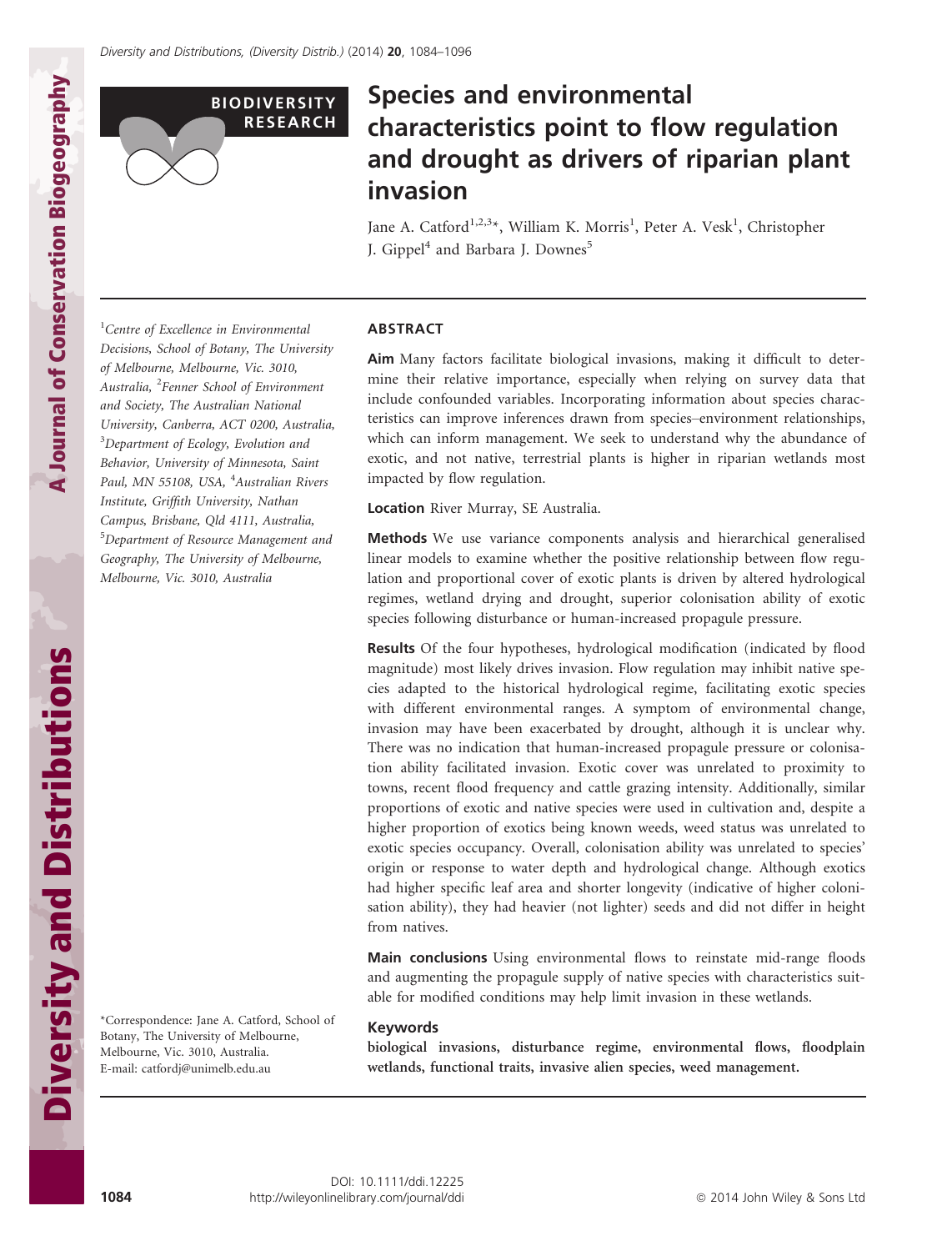## INTRODUCTION

Biological invasion is a function of invader propagule availability, local environmental conditions and interactions between the invader and recipient community (Catford et al., 2009). Determining the relative importance of these factors is crucial for identifying the most effective way to limit and manage invasion. However, given the complexity of the invasion process, this goal can be difficult, especially for widespread invasions, like those along rivers. Such investigations generally rely on survey data because of an inability to conduct large-scale, long-term multifactorial experiments using exotic, and potentially invasive, species. Because surveys deliver correlations that often use confounded variables, strong inference of cause and effect from surveys is limited (Downes et al., 2002). Incorporating data about species characteristics into survey-based approaches provides an additional line of evidence that can be used to improve inferences drawn from patterns (Lasky et al., 2013). In this study, we illustrate how using information about environmental gradients, species distributions and species characteristics can increase understanding of ecological phenomena – here, riparian plant invasion, which can help inform management responses.

Numerous hypotheses have been proposed to explain the high level of exotic invasion observed in riparian ecosystems world-wide (Richardson et al., 2007). The composition of riparian plant communities is strongly influenced by river flow regimes, so hydrological modification is a leading explanation for both the addition and loss of species (Dynesius et al., 2004; Merritt et al., 2010). In a previous study centred around floodplain wetlands, Catford et al. (2011) hypothesised that, by collectively altering the frequency, timing, duration, magnitude and predictability of flooding and drawdown, flow regulation could potentially facilitate invasion by: (1) prompting a decline in native species adapted to the historical hydrological regime, allowing species with broader environmental ranges to increase in abundance; and/or (2) providing conditions that favour exotic species pre-adapted to the altered conditions. Based on trends in extant vegetation, Catford et al. (2011) concluded that hydrological modification led to an increase in terrestrial species and a decline in aquatic and semi-aquatic ones (the vast majority of which were native) along the River Murray, Australia. However, only terrestrial exotics increased in abundance whereas terrestrial natives did not, suggesting factors other than solely hydrological modification might be at play (i.e. the observed relationship between terrestrial exotic cover and hydrological modification may be correlative, not causal). Species origin has similarly been found to modulate species' responses to grazing pressure (Dorrough & Scroggie, 2008); also in south-eastern Australia, Dorrough & Scroggie (2008) found that the occupancy of native annual and perennial herbs declined with increasing grazing pressure, but the occupancy of their exotic counterparts was unaffected.

Notwithstanding the original hypotheses that hydrological modification prompted changes in wetland flora, Catford et al. (2011) suggested that the exotic terrestrial species may have been favoured by increased propagule pressure around centres of human activity. Humans can give some species a storage and dispersal advantage by planting them in high numbers (Dehnen-Schmutz et al., 2007) and, often unintentionally, transporting them around the landscape (Taylor et al., 2012). If exotic species have a closer association with humans than native species (e.g. cultivated more frequently), this could increase their propagule availability in a way that is independent of their physiological characteristics (or at least partially, von der Lippe & Kowarik, 2012). High propagule availability can increase colonisation success across all environmental conditions, but it is particularly influential in areas with high resource availability (Catford et al., 2012a), which might occur if the abundance of, and uptake by, natives species declines (Davis et al., 2000).

Working in a similar river system, Lunt et al. (2012) posited a different explanation for the higher performance of exotic species as a group: their higher colonisation ability, including their annual life history, enabled them to rapidly colonise areas once floodwater receded. If this is correct, we would not only expect exotic species to have superior colonisation ability (indicated by an overrepresentation of species with a high specific leaf area, short stature, small seed mass and an annual life history; Cornelissen et al., 2003; Besaw et al., 2011), but we would expect that species with these characteristics would be more common in highly disturbed areas and wetlands most impacted by flow regulation.

There are thus three distinct (though not mutually exclusive) explanations for the disproportional increase in exotic plant abundance observed along the River Murray:

Hypothesis 1 — Superior adaptation of exotic species to the modified hydrological regime;

Hypothesis 2 — Human-mediated dispersal and broad scale planting of exotic species increases their propagule pressure relative to natives; and

Hypothesis 3 — Higher colonisation ability of exotic species group enables niche pre-emption after disturbance. To these we add a fourth:

Hypothesis 4 — Superior adaptation of exotic species to dry conditions.

It is plausible that a net reduction in river discharge (i.e. overall water availability) rather than the more nuanced effects of regime change (e.g. changes in flood timing) drives the association between exotic cover and hydrological modification, as seen in systems experiencing 'terrestrialisation' (Poff & Zimmerman, 2010). If exotics are better able to withstand the environmental stress associated with drying, we would expect that, compared with native species, more exotic species would have a perennial life history (Pérez-Harguindeguy et al., 2013), a large seed mass (Moles & Westoby, 2004) and would germinate on dry, rather than saturated, soil (Brock & Casanova, 1997).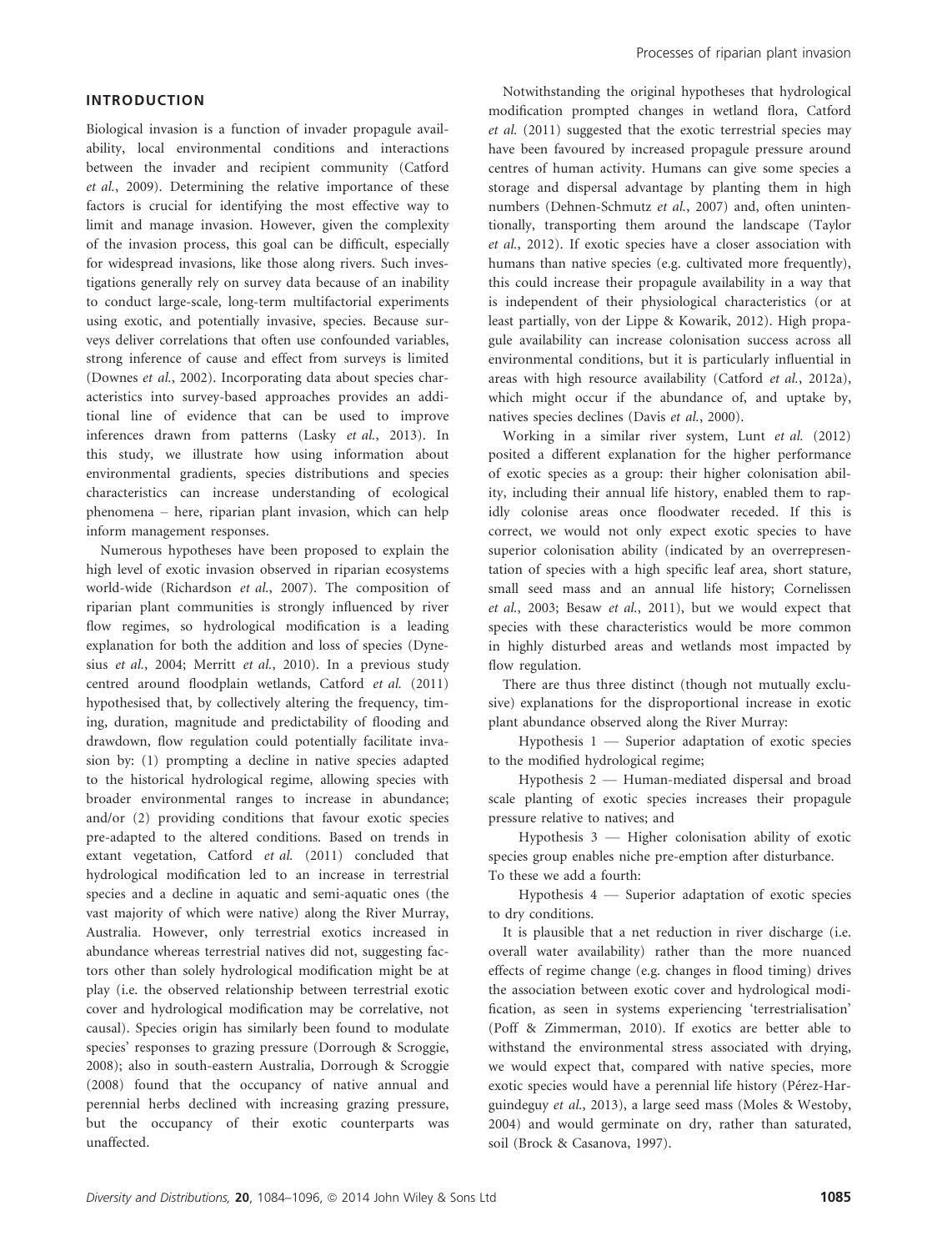The effect of drying could be compounded by drought, a severe one of which occurred in the study region at the time of Catford et al.'s (2011) survey. Given the naturally high occurrence of drought in Australia (CSIRO, 2008), we think it unlikely that exotic species would be better adapted to dry conditions than native species. However, river regulation in semi-arid and arid regions around the world has been accompanied by invasion of drought-tolerant species (Kominoski et al., 2013), and it has been suggested that climate change, including reductions in rainfall and increased occurrence of drought, may facilitate the spread of exotic species because of, for example, their broader environmental ranges and greater plasticity (Walther et al., 2009; see references in Catford et al., 2013).

We investigate the relative support for these four hypotheses in River Murray wetlands using three lines of evidence (Table 1). First, we test whether proportional exotic plant cover is related to impacts of flow regulation (Hypothesis 1, H1), proximity to human activities (H2), disturbance from

floods and livestock grazing (H3) and depth of standing water and soil moisture (H4). Second, we examine whether the exotic and native species groups differ in their values of seven characteristics that are thought to relate to Hypotheses 2, 3 and 4 (weed of agriculture or disturbed areas, cultivated or planted as an ornamental, longevity, plant height, seed mass, specific leaf area, germination requirements). Third, we investigate whether species occupancy along environmental gradients varies as a function of these seven characteristics.

Because of the multifaceted nature of flow regime change, it is hard to identify species characteristics that would relate to hydrological modification as a whole (Casanova, 2011). For example, species characteristics that relate to changes in flood timing (e.g. time of flowering) are unlikely to relate to changes in flood duration (e.g. adaptation to anaerobic conditions). We are thus unable to directly test whether exotics are better adapted to the modified flow regime than native species. However, our approach allows us to evaluate the three other likely explanations for invasion in this system.

Table 1 Four hypotheses to explain the disproportional increase in cover of terrestrial exotic species with increasing impacts of flow regulation. Environmental gradients associated with Hypotheses 2, 3 and 4 may be confounded with hydrological change, so H2, H3 and H4 may be fully or partially responsible for the observed relationship with flow regulation impacts. Tests 1, 2, and 3 refer to the analyses as described in the Methods.

| Hypothesis                                      | Description                                                                                                                                                                                                                                                                                                           | Test 1: Variation in<br>exotic cover*                                                                       | Test 2: Species<br>characteristics                                                                                         | Test 3: Species occupancy<br>along environmental<br>gradients <sup>†</sup>                                                                              |
|-------------------------------------------------|-----------------------------------------------------------------------------------------------------------------------------------------------------------------------------------------------------------------------------------------------------------------------------------------------------------------------|-------------------------------------------------------------------------------------------------------------|----------------------------------------------------------------------------------------------------------------------------|---------------------------------------------------------------------------------------------------------------------------------------------------------|
| 1. Hydrological<br>change                       | Flow regulation facilitates invasion<br>because: (1) abundance of native species<br>adapted to the historical hydrological<br>regime declines, allowing species with a<br>broader environmental range to increase;<br>and/or (2) exotic species are specifically<br>adapted to the altered hydrological<br>conditions | Higher exotic cover<br>with greater<br>hydrological change                                                  | No test                                                                                                                    | Occupancy of native<br>species will (1) decline<br>or (2) be unaffected.<br>Occupancy of exotic<br>species will (1) be<br>unaffected or<br>(2) increase |
| 2. Human-<br>increased<br>propagule<br>pressure | Exotics have a storage and dispersal<br>advantage over native species because<br>of their strong association with humans.<br>Their higher propagule availability is<br>particularly advantageous under high<br>resource availability                                                                                  | Higher exotic cover<br>close to human<br>activities                                                         | Greater proportion<br>of exotic species<br>pool is used in<br>cultivation or<br>classified as a weed                       | Higher occupancy of<br>cultivated species and<br>weeds of agriculture and<br>disturbed areas                                                            |
| 3. Superior<br>colonisation<br>ability          | Short-term increases in resource availability<br>from episodic disturbance favour species<br>with high colonisation ability and rapid<br>growth. High colonisation ability may also<br>favour terrestrial species following<br>flood cessation                                                                        | Higher exotic cover<br>with more frequent<br>flooding<br>Higher exotic cover<br>with more cattle<br>pugging | Exotic species pool<br>biased towards<br>annuals, shorter<br>species and species<br>with higher SLA<br>and lower seed mass | Higher occupancy of<br>shorter species and<br>those with higher SLA,<br>lower seed mass and an<br>annual life history                                   |
| 4. Wetland<br>drying                            | Exotics are better adapted to drier conditions<br>than natives and the main effect of flow<br>regulation is drying. Drought may compound<br>effects of drying from flow regulation                                                                                                                                    | Higher exotic cover<br>with lower soil<br>moisture and at<br>shallower water depths                         | Exotic species pool<br>biased towards dry<br>germinants, perennials<br>and species with<br>larger seeds                    | Higher occupancy of dry<br>germinants, perennials<br>and species with<br>larger seeds                                                                   |

\*If the competing hypotheses are true, we would expect all environmental gradients associated with H2, H3 and H4 to be correlated with hydrological change [i.e. this would then explain the observed relationship between exotic cover and hydrological modification observed by Catford et al. (2011)].

† All trends refer to increasing impacts of flow regulation, although we also examine the same trends in relation to other important environmental gradients; hypothesised trend refers to both native and exotic species unless otherwise stated.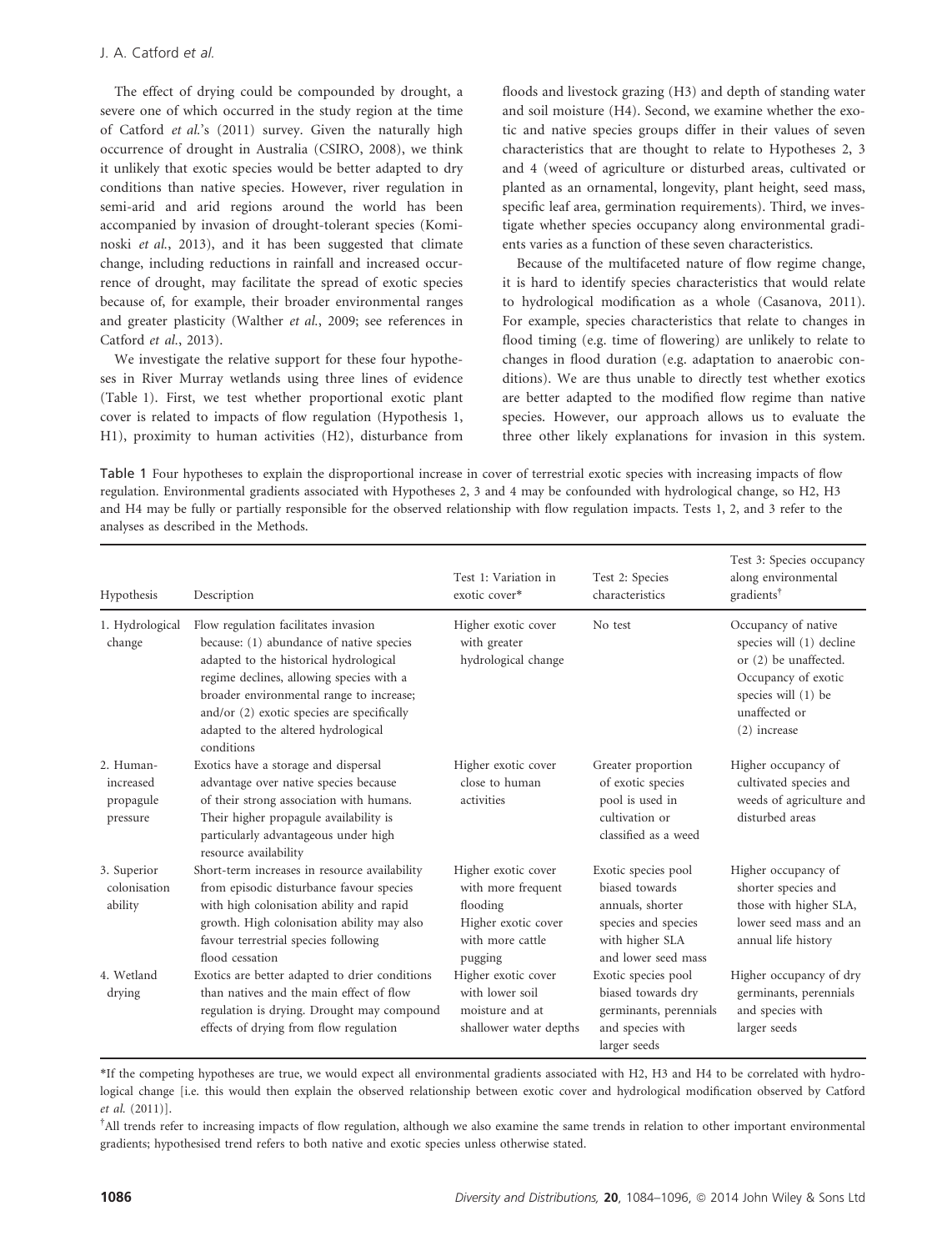All of our tests reflect our interest in explaining patterns in extant vegetation and hence do not consider persistence in the soil seedbank.

# METHODS

#### Study region, hydrological modification and drought

Surveys were conducted in 24 temporary floodplain wetlands (sedge-dominated depressions largely free of woody vegetation) along a contiguous 398-km-long stretch of the River Murray between Albury and Barmah in temperate southeastern Australia (see Fig. S1 in Supporting Information). Additional information about the study wetlands and region are provided in Appendix S1.

Regulated since the late 1800s, 90–98% of diverted water from the river is used for summer irrigation, which has prompted an overall decline in winter and spring flows and an increase in summer and autumn flows (Maheshwari et al., 1995). Large infrequent floods (> 40–50 years average return interval, ARI) have not been altered by regulation, but small size and mid-size floods are now less frequent, for example floods that previously had a 2 and a 20 year ARI now have a 5 and 32 year ARI, respectively (Catford et al., 2011; see Appendix S2 for more detail). Mid-range floods (10–20 year ARI) have been most affected by regulation (Maheshwari et al., 1995). The furthest upstream wetlands are just downstream of a major dam (Hume Dam). Effects of regulation generally decrease with distance downstream, largely because of inflows from unregulated tributaries. However, because of differences in wetland geomorphology and elevation, changes in wetland hydrology are not entirely linked with wetland location (Pearson's  $r = 0.765$ , Table S1).

The survey period (13 December 2005–4 February 2006) coincided with a severe drought in south-eastern Australia that extended from 1997 to 2009 (LeBlanc et al., 2012). It was the second most severe drought in the region between 1910 and 2005 and was exacerbated by flow regulation (see Appendix S3). Although annual rainfall between 1889 and 2005 was similar across the study region, the period between floods became longer than normal leading up to the end of 2005. Mean annual flow (MAF) was close to average in 2005, but MAF for the period 1997–2005 was 45% lower than MAF for 1910–2005.

### Floristic survey and species characteristics

Described previously (Catford & Downes, 2010), wetlands were surveyed in the austral summer using a stratified random approach. In each of three strata, which were based on elevation, foliar cover of all plant taxa was estimated in 1 m² quadrats at 8 random points using the Braun-Blanquet scale (converted to mid-point averages for analysis). Data from the three strata were given equal weight despite differences in areal extent.

Of 157 taxa recorded, 127 were identified to species level, 139 to genera and 148 to family (authority: Botanic Gardens Trust, 2007). Cover of all unidentified plant taxa (mostly daisies, grasses and seedlings) made up less than 6% of wetland vegetation cover (mean = 1.8%).

Of 57 exotic species recorded, 51 were classified as terrestrial (i.e. species that inhabit dry areas of wetlands where the water-table is below the soil surface or the soil is saturated; Brock & Casanova, 1997), whereas natives were more evenly split (49 terrestrial, 38 semi-aquatic). Reflecting the study aims, analyses only include terrestrial species (i.e. all aquatic and semi-aquatic species excluded).

Species (exotic and native) were classified based on their germination requirements [i.e. whether species germinate on saturated soil ('damp germinants') or dry soil ('dry germinants'); Brock & Casanova, 1997; Table S3], geographic origin (exotic or native to Australia), longevity (annual and biennial versus perennial; Botanic Gardens Trust, 2007), weed status (i.e. any exotic and native species that are weeds of agriculture and disturbed areas anywhere in the world; Randall, 2007) and whether they are cultivated or used as ornamentals (see Appendix S4 for weed and cultivation classification procedure).

Information about species' seed mass was sourced from available databases (Liu et al., 2008) and field collections (nine species). Specific leaf area (SLA) was measured on an average of 13 leaves (six leaves minimum) from at least two different plants for each species following Cornelissen et al. (2003). Leaves were collected in January 2012 from wetlands in the centre of the study region. We used single-sided scans of leaf blades for grasses and of green stems for rushes and sedges. We measured larger leaves with a LI-3000C Portable Leaf Area Meter (LI-COR Biosciences, Lincoln, NE, USA) and small leaves with ImageJ (http://rsb.info.nih.gov/ij/). Where trait data were unavailable, the mean value from as many congeners as possible was used (seed mass estimated for 14 species, SLA estimated for 22 species). Trait data were available for 36 native and 40 exotic terrestrial plant species, which collectively accounted for a mean of 88% of total terrestrial cover across all wetlands (3% standard error).

#### Environmental variables

We used six environmental variables to test our hypotheses (Table 1): change in maximum flood magnitude to represent hydrological change; water depth and soil moisture content to represent wetland drying; recent flood frequency and cattle pugs (footprints) to represent recent episodic disturbance; and proximity to the nearest town to represent strength of human association. We use a space-for-time approach, where wetlands or quadrats form points along environmental gradients, to examine the potential influence of changes in these environmental variables on wetland flora. Site was included to account for unexplained variance at the wetland scale.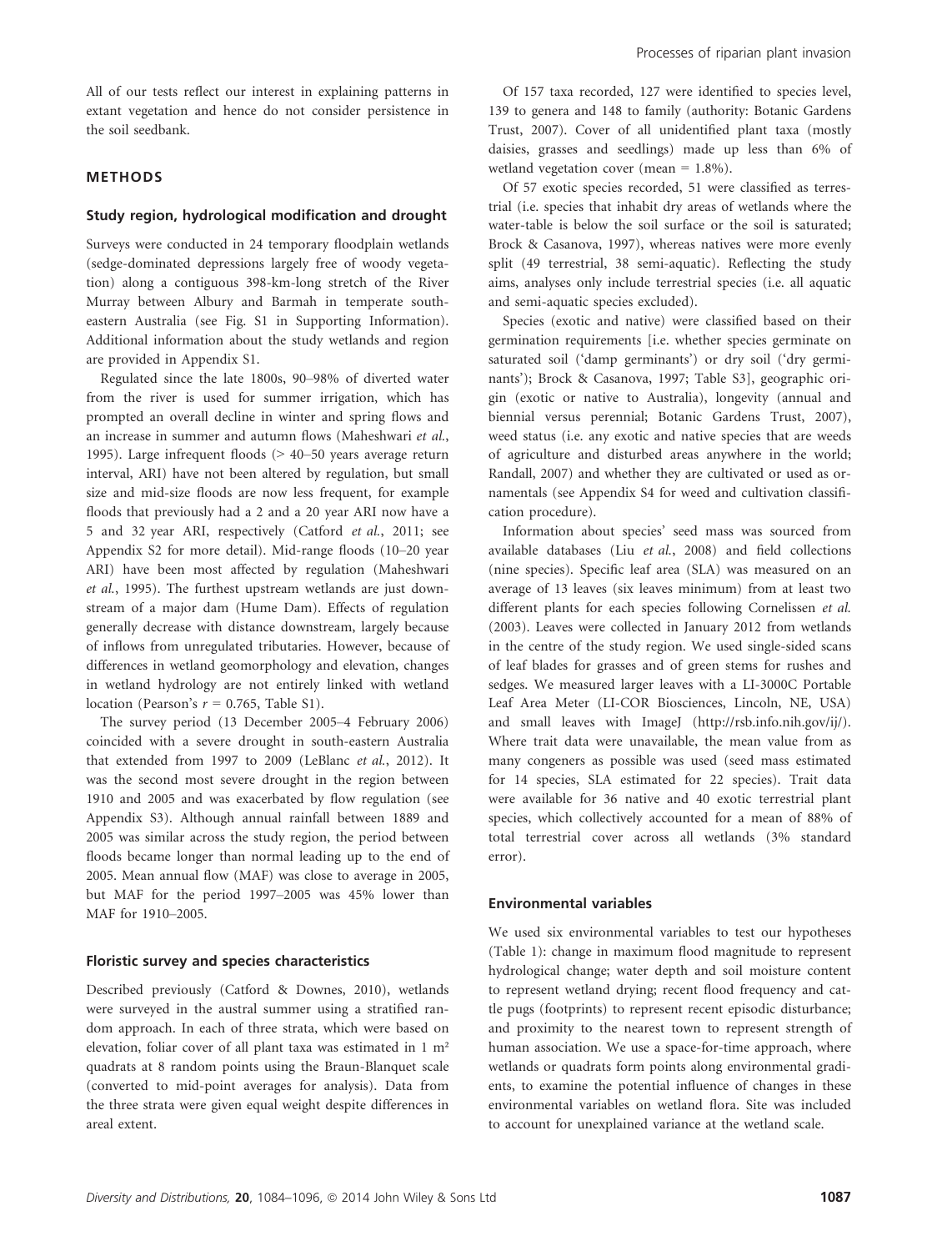Change in maximum flood magnitude is the difference in the magnitude (or depth) of the largest flood that would have occurred under pre-regulation versus post-regulation conditions during the decade preceding the floristic surveys (1996–2006). Between 1996 and 2006, the largest flow event in the study region corresponded with a mid-range flood (namely, flow magnitudes of 8.5–18 year ARI under pre-regulation conditions; Catford et al., 2011). We used change in flood magnitude to represent hydrological change because it was strongly correlated (and was the variable most frequently correlated) with other aspects of hydrological modification (i.e. changes in flow timing, duration and variability and the number of times wetlands were inundated by the river) and was the hydrological change variable most strongly linked with exotic and native species cover (Catford et al., 2011). Preliminary analyses revealed that the inclusion of other variables relating to hydrological modification (e.g. change in flood timing and duration) did not increase our ability to explain trends in terrestrial exotic cover.

Described by Catford et al. (2011), we calculated change in maximum flood magnitude by generating daily time-step wetland water balance models under pre-regulation and post-regulation conditions using simulated daily river flow data (MSM-BigMod, River Murray Water; MDBC, 2002). The simulated river flow data effectively allow water levels of the river, with and without regulatory structures and water diversion, to be compared in real-time. Using the modelled daily wetland water levels, flood depth was calculated under pre-regulation and post-regulation scenarios and the extent of change in depth was represented by:

Hydrological change  $= \log_{10}[(\text{post} + 0.01)/(\text{pre} + 0.01)]$ 

where post indicates post-regulation values, and pre indicates pre-regulation values.

Water depth, if water was present, was measured at the centre of each quadrat (24 quadrats/wetland). Mean wetland percentage soil fresh moisture content was determined by comparing the wet and dry weights of  $c$ . 60 g of sediment collected from six random points in each wetland (two samples/stratum, top 10 cm) following standard methods (Rayment & Higginson, 1992; samples dried to a constant weight in Axyos Drying Oven, Gallay Scientific).

Flood frequency, defined as the number of inundation events between 1990 and 2000, was based on wetland-specific statistics generated through modelling (Catford et al., 2011). Flood frequency does not indicate hydrological change: it is based on recent flood history, not changes in flood history that result from regulation, and – because of differences in wetland characteristics – it is not necessarily correlated with flow regulation impacts. As for vegetation, recent disturbance from cattle was quantified by estimating the proportion of quadrats containing cattle pugs (Catford & Downes, 2010).

Town proximity is the minimum distance between a wetland and the nearest town. Town proximity was quantified using maps and a floodplain digital elevation model. Wetland proximity to towns was highly correlated with other measures of human activity [Pearson's r between wetlands' distance to nearest town and distance to closest: sealed road  $= 0.885$ ; park boundary (usually the edge of agriculture) =  $0.851$ ; human dwelling =  $0.843$ ], so provides a general indicator of the likely strength of human activity.

Previous work in these wetlands indicated that proportional exotic plant cover was unrelated to soil nutrient levels, water chemistry, bathymetric variability (surrogate for habitat heterogeneity), hydraulic connectivity among wetlands and hydrochory (Catford, 2008; Catford & Downes, 2010).

#### Statistical analysis

#### Test 1: Variation in exotic cover

We used variance components analysis to examine relationships between environmental gradients and proportional exotic cover. Following the methods of Hector et al. (2011) and Gelman (2005), we built a hierarchical (multilevel) linear model where the response was the proportion of total terrestrial plant cover in a quadrat that was exotic. Water depth and degree of cattle pugging were assessed at the quadrat level, whereas hydrological change, flood frequency, soil moisture and proximity to town were assessed at the wetland level. We consider important variance components as being those that account for at least 0.5 standard deviations of the total variance (median of posterior densities; Cohen, 1988). We examined collinearity among environmental gradients (variables considered correlated if Pearson's correlation coefficients  $> 0.4$ ).

## Test 2: Species characteristics of the exotic and native species groups

For the four binary species characteristics, we compared the proportions of the exotic and native species groups that fell into each category. For the three continuous species characteristics (SLA, plant height and seed mass), we estimated their means and variances and simulated approximate Bayesian 95% credible intervals for each probability density using point estimates and standard errors of log-transformed data. We examined correlations among the seven characteristics (Tables S4, S5 and S6).

#### Test 3: Species occupancy along environmental gradients

If species characteristics influence the likelihood of species occupying areas with particular environmental conditions, the presence or absence of a given species should accord with that species' characteristics. If high SLA, for example, increases the probability of a species occupying a highly disturbed site, then SLA should interact positively with disturbance to explain species occupancy. If exotics differ from natives in the values and distributions of their characteristics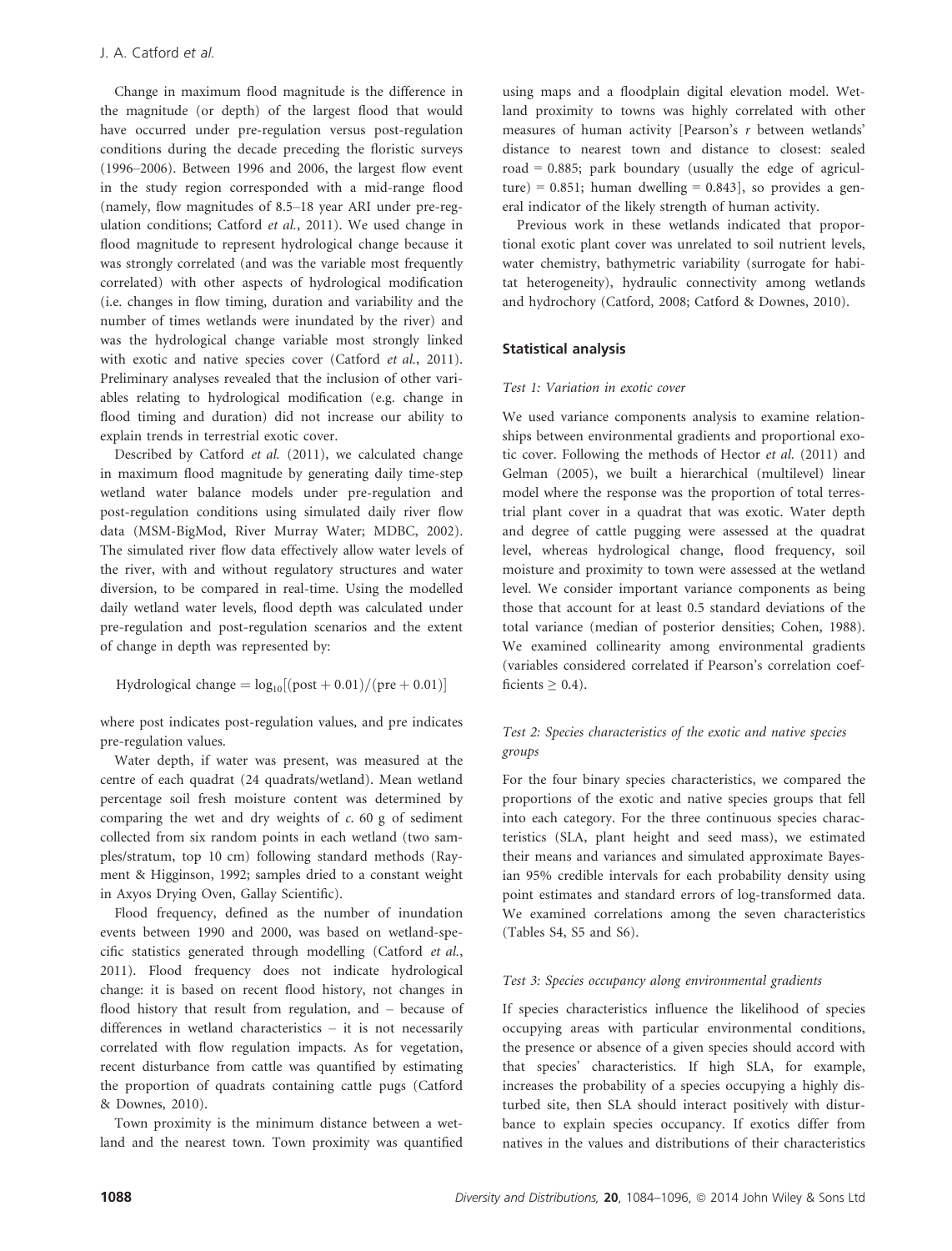(Test 2) and these characteristics affect how species respond to certain environmental gradients (Test 3), this may provide an explanation of why proportional exotic cover is higher in certain wetlands (Test 1).

We built a hierarchical generalised linear model of species occupancy as a function of environmental variables and mean values of seven species' characteristics (Pollock et al., 2012). Reflecting our interest in overall invasion rather than invasion of individual species, we restricted the analysis to environmental variables found important in Test 1. Separate models were fit for 76 terrestrial species for which we had presence–absence and species characteristics data. The response was the logit probability of species occupancy in a quadrat. The hierarchical approach allows species' response to environmental variables to vary.

We considered species characteristics to have an effect if their 95% credible intervals do not include zero and effect size of parameter estimate  $\pm$  0.5 standard deviations (SD). The coefficients for the native and exotic groups were compared by calculating the distribution of differences resulting from random draws from the respective posterior distributions. These expected differences between the coefficients for the native and exotic groups were then summarised as mean and 95% credible interval. We considered species origin to have an effect when mean differences were  $\pm$  0.5 SD and 95% credible intervals did not include zero.

We found in favour of a particular hypothesis if Test 1, or Tests 2 and 3, or all tests supported it. All analysis was carried out using R version 3.0.1 (R Core Team, 2012; description of analyses and R code in Appendix S5).

## RESULTS

Exotic species contributed 1–52% of total vegetation cover and 3–71% of terrestrial vegetation cover in the wetlands (Table S2). The vast majority of wetland taxa were herbaceous (see full list of taxa in Table S1 of Catford et al., 2011). Terrestrial exotic and native species represented 28 families. Additional information on wetland flora is provided in: Table S3; Catford and Downes (2010); and Catford et al. (2011).

#### Test 1: Variation in exotic cover

Of the six environmental gradients examined in the variance components analysis, proportional exotic cover appeared to be most strongly linked with hydrological change (Fig. 1; Site accounted for the second greatest amount of variance). Consistent with Hypothesis 1 (H1, hydrological change), wetlands that had experienced the greatest reduction in flood magnitude because of regulation had higher proportional cover of exotic plants (Fig. 2a). In support of H4 (wetland drying), proportional exotic cover was higher in quadrats with less standing water (Figs 1 & 2b; NB. all analyses based on the terrestrial component of vegetation). Relationships



Figure 1 Variance components for a model of the proportion of terrestrial cover that is exotic (logit-transformed) plotted on the standard deviation scale. We consider relationships important if the environmental variables account for at least 0.5 SD of the proportional exotic cover, and the 95% credible intervals do not overlap zero. Black dots show the medians of the posterior densities with thick lines showing one posterior standard deviation either side (68% credible intervals), and thin lines indicating two posterior standard deviations (95% credible intervals).

with soil moisture suggest the same trends, but they are highly uncertain, so we do not examine them further (Figs 1 & 2c). Hydrological change and water depth were not correlated ( $r = 0.026$ ; nor were hydrological change and soil moisture,  $r = -0.073$ ; Table S1), indicating that their relationships with proportional exotic cover were independent.

Proximity to town and flood frequency did not explain any variance in proportional exotic cover with certainty (Figs 1, 2e,f) despite being positively correlated with hydrological change (town:  $r = 0.489$ ; flood frequency:  $r = 0.545$ ; Table S1). Proportional exotic cover did not vary with cattle pugging either, and cattle pugging was not correlated with hydrological change ( $r = 0.286$ ; Fig. 2d).

This first piece of evidence thus found strong support for H1 (hydrological change), moderate support for H4 (drying), but no support for H2 or H3 (human-increased propagule pressure and colonisation ability; Table 2).

## Test 2: Species characteristics of the exotic and native species groups

Based on values of species characteristics, we found partial support for H2 (human-increased propagule pressure), where one of two tests supported the hypothesis, and mixed support for H3 (colonisation ability) and H4 (drying; Table 2), where some of the results supported the hypotheses but others refuted them (and some showed no trends). Compared with the native species pool, more of the exotic species were classified as weeds (65% vs 20%), which is consistent with H2. However, no trends were found in relation to cultivation: similar proportions of exotic and native species are used in cultivation or as ornamentals (51% and 41%, respectively, Table S7). The dominance of annual and biennials in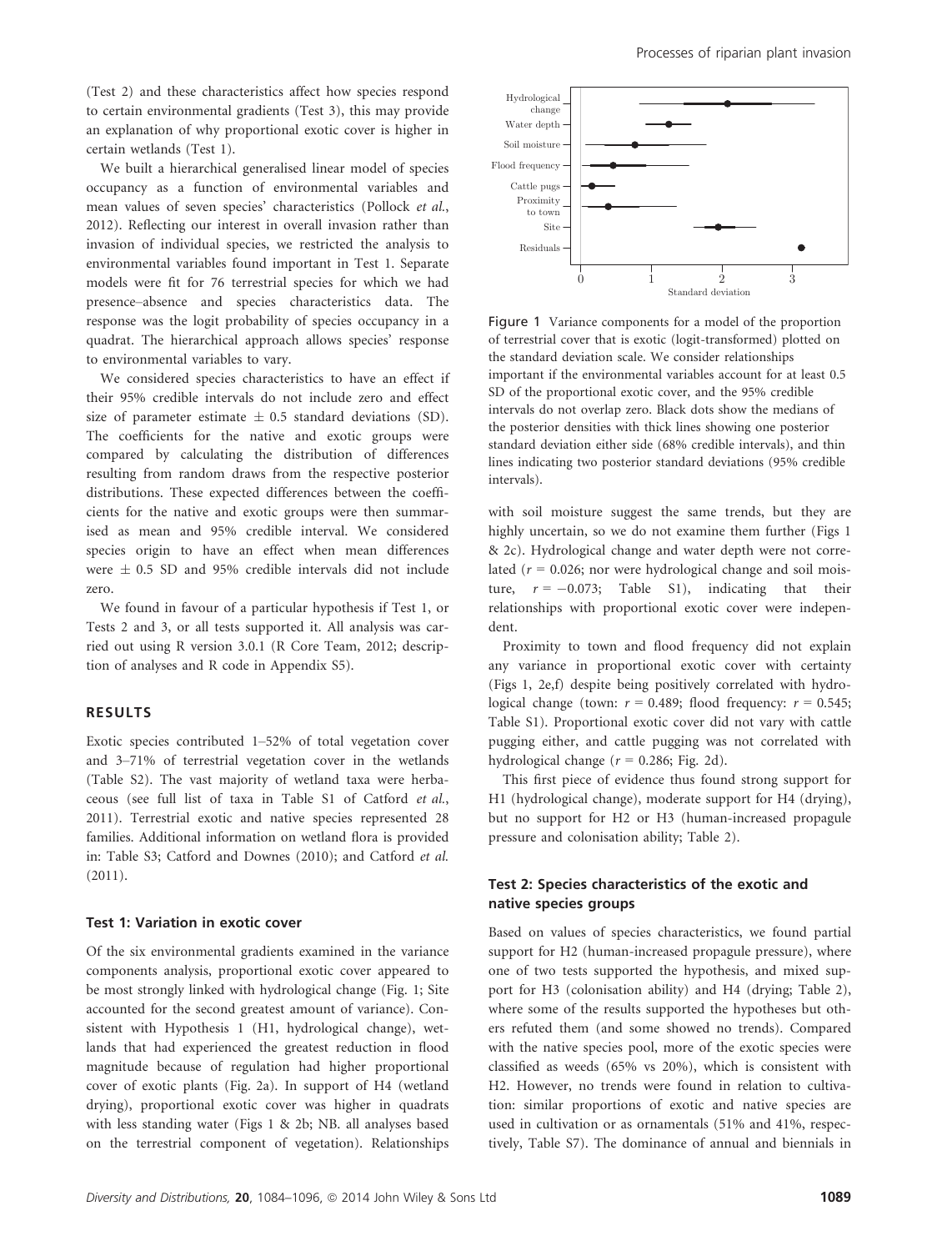

Figure 2 Partial dependence plots from the model of the proportion of terrestrial cover that is exotic (Fig. 1). Lines indicate line of best fit, and shading shows the 95% credible intervals. We consider trends significant if the 95% credible intervals do not overlap zero.

the exotic species pool supports H3, as does their higher SLA, but the overall greater seed mass of exotics contradicts it (Figs 3a,c). Exotic and native species groups did not differ in plant height (Fig. 3b). Consistent with H4, more exotic species germinate on dry soil (61% vs 41%) and have heavier seeds than native species (Fig. 3c). However, unlike natives, exotic species were mostly annual or biennial (67% vs 24%), which contradicts H4.

# Test 3: Species occupancy along environmental gradients

We only examine responses to hydrological change and water depth because these were the only environmental gradients that were clearly linked with overall invasion level (Test 1; Figs 1 & 2).

The main effects illustrate that the occupancy of native species declined with increasing levels of hydrological change, whereas exotic species occupancy was unaffected by hydrological change (Figs 4 and S2, Table S8). This was the only

response where trends in exotic and native species occupancy were markedly distinct (i.e. credible intervals did not overlap zero), as indicated by an expected mean difference of 1.78 SD (95% CI: 0.43, 3.22) between the parameter estimates for the native and exotic groups (Fig. 4, Table S9).

Based on results of Test 3, there is no evidence to suggest that human-increased propagule pressure, exotics' superior colonisation ability or wetland drying (H2, H3 and H4, respectively) drive the increase in proportional exotic cover with hydrological change (Table 2). The lower occupancy of cultivated exotic species with increasing levels of hydrological change contradicts H2. Similarly, the occupancy of native dry germinants declined with increasing hydrological change (Fig. 4), which contradicts H4. Differences in species' responses to hydrological change and water depth based on their characteristics also suggest that hydrological change and depth have different effects (i.e. elicit different responses) on species occupancy (e.g. compare effects of germination niche and SLA on native species occupancy along these two environmental gradients, Fig. 4). No other species characteristics modulated species occupancy along a gradient of hydrological change.

## **DISCUSSION**

## Hydrological modification the most likely driver of invasion

Our findings suggest that, of the four hypotheses examined, an altered hydrological regime (H1) is the most likely explanation for the observed increase in invasion level – and the distinct responses of exotic and native terrestrial species – along a gradient of flow regulation impacts. The increase in proportional exotic species cover (Test 1) and decline in native species occupancy with hydrological change (Test 3) are consistent with H1. Further, despite using multiple lines of evidence, there was no evidence to suggest that the competing hypotheses accounted for the observed trends.

Exotic cover increased in drier wetlands providing support for H4 (drying), but effects of hydrological change were independent of wetland drying, at least in part, as differences in species responses to depth and hydrological change illustrate (Test 3). Based on our results, invasion did not appear to be driven by human-increased propagule pressure (H2) or a superior adaptation of exotic species to episodic disturbance (H3; Table 2). In line with predictions of Moles et al. (2012), it seems most likely that changes in disturbance regimes (i.e. flooding regimes), rather than disturbance per se, drives invasion in this system.

As proposed by Catford et al. (2011), modification of the disturbance regime may facilitate invasion a) indirectly by reducing the abundance of, and competition from, native species or b) directly by providing hydrological conditions to which exotic species are well adapted. Our results are consistent with the first of these two explanations because native species occupancy declined with increasing hydrological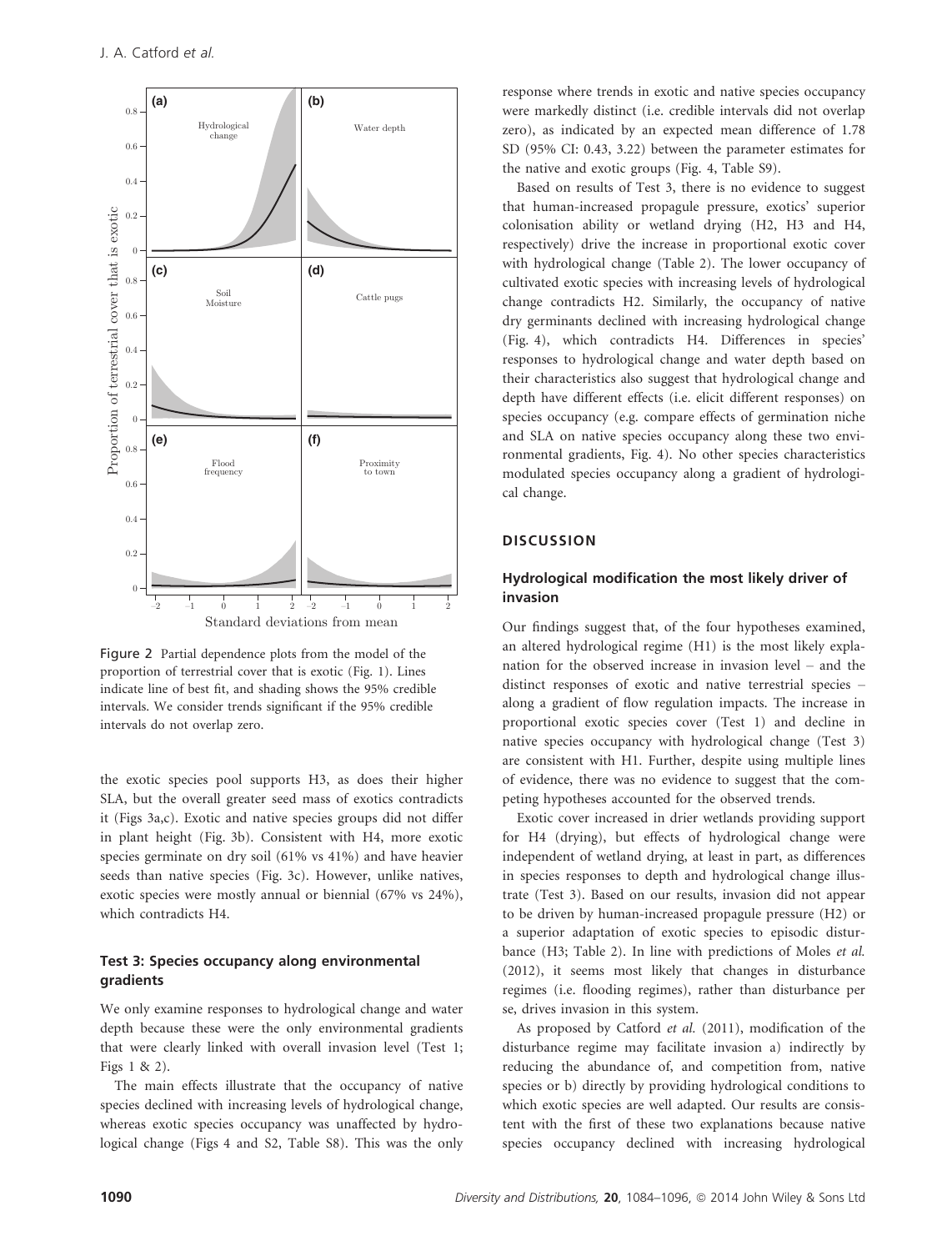| Hypothesis                               | Test 1: Variation in<br>exotic cover                                                                                                                                                                                     | Test 2: Species<br>characteristics                                                                                                                          | Test 3: Species occupancy<br>along environmental gradients                                                                                                                                             |
|------------------------------------------|--------------------------------------------------------------------------------------------------------------------------------------------------------------------------------------------------------------------------|-------------------------------------------------------------------------------------------------------------------------------------------------------------|--------------------------------------------------------------------------------------------------------------------------------------------------------------------------------------------------------|
| 1. Hydrological<br>change                | $\triangleright$ Support<br>Increases with greater<br>hydrological change                                                                                                                                                | No test                                                                                                                                                     | $\triangleright$ Support<br>Occupancy of native<br>species declines with greater<br>hydrological change, but<br>exotic species occupancy<br>is unaffected                                              |
| 2. Human-increased<br>propagule pressure | 0 No support<br>Unrelated to proximity<br>to town despite positive<br>correlation between<br>hydrological change and<br>distance to town                                                                                 | $\sim$ Partial support<br>Greater proportion of<br>exotics classified as a weed,<br>but similar proportion of<br>exotics and natives used<br>in cultivation | 0 No support<br>Occupancy of weeds and<br>cultivated species does not<br>increase with greater<br>hydrological change or<br>wetland drying                                                             |
| 3. Superior colonisation<br>ability      | 0 No support<br>Unrelated to flood<br>frequency and cattle<br>pugging despite positive<br>correlation between<br>hydrological change and<br>flood frequency (no correlation<br>with cattle pugging)                      | 0 Mixed findings<br>Exotics have higher SLA and<br>shorter life spans, but do not<br>have smaller seed mass and<br>are similar in height                    | 0 No support<br>Occupancy of shorter species,<br>annuals, species with<br>higher SLA and species with<br>lower seed mass<br>does not increase with greater<br>hydrological change or<br>wetland drying |
| 4. Wetland<br>drying                     | $\triangleright$ Support<br>Increases with less standing<br>water and possibly with lower<br>soil moisture despite soil moisture<br>and water depth varying<br>independently of hydrological<br>change (no correlations) | 0 Mixed findings<br>Greater proportions of exotics<br>have larger seeds and are dry<br>germinants, but most are not<br>perennial                            | 0 No support<br>Occupancy of dry germinants,<br>perennials and species with<br>larger seeds does not increase<br>with greater hydrological change<br>or wetland drying                                 |

Table 2 Findings relating to four hypotheses to explain trends in exotic plant invasion in River Murray wetlands. Refer to Table 1 for details.  $\blacktriangleright$  findings support hypothesis;  $\sim$  findings provide partial support for hypothesis (i.e. some, but not all findings support hypothesis); 0 findings indicate mixed (i.e. findings are contradictory: some support, some refute) or no support for hypothesis.

change, and there was no evidence that exotic species were specifically adapted to the altered hydrological conditions (i.e. no marked increase or decrease in exotic species occupancy with hydrological change as indicated by a neutral intercept in Fig. 4). Although we lack conclusive evidence, we therefore consider it more likely that the increase in proportional exotic cover was a consequence of a decline in the occupancy and cover of native species that are adapted to the historical hydrological regime. The associated reduction in resource uptake and competition from native species may have enabled an increase in the abundance of exotic species (Davis et al., 2000) that are more tolerant of varied hydrological conditions. In this sense, exotic invasion in the study wetlands is likely a symptom of environmental change, rather than the driver of it (MacDougall & Turkington, 2005). This points to the potential for managing exotic invasion by increasing the abundance of, and competition from, native species.

#### Wetland drying as a secondary facilitator of invasion

Invasion in these wetlands was likely exacerbated by wetland drying, as shown by Test 1. However, findings related to species occupancy and species characteristics did not indicate why. Given that similar droughts are predicted to become more common in the future (CSIRO, 2008), the reasons for the increase in exotic species abundance in drier wetlands is worth investigating, especially as such trends are not restricted to Australia (Kominoski et al., 2013). Potential explanations include the increased introduction and use of drought-tolerant species in horticulture (Bradley et al., 2012) and pasture (D.A. Driscoll et al. in review) and the tendency for exotic species to have greater phenotypic plasticity and broader environmental ranges (Walther et al., 2009; see references in Catford et al., 2013).

# Lack of evidence for exotic colonisation ability, episodic disturbance and human association in facilitating invasion

Catford et al. (2011) postulated that the observed relationship between exotic terrestrial species cover and flow regulation reflected human-increased propagule pressure and Lunt et al. (2012) attributed it to the higher colonisation ability of exotic species as a group. Despite drawing on a range of evidence, we found little, if any, support for either of these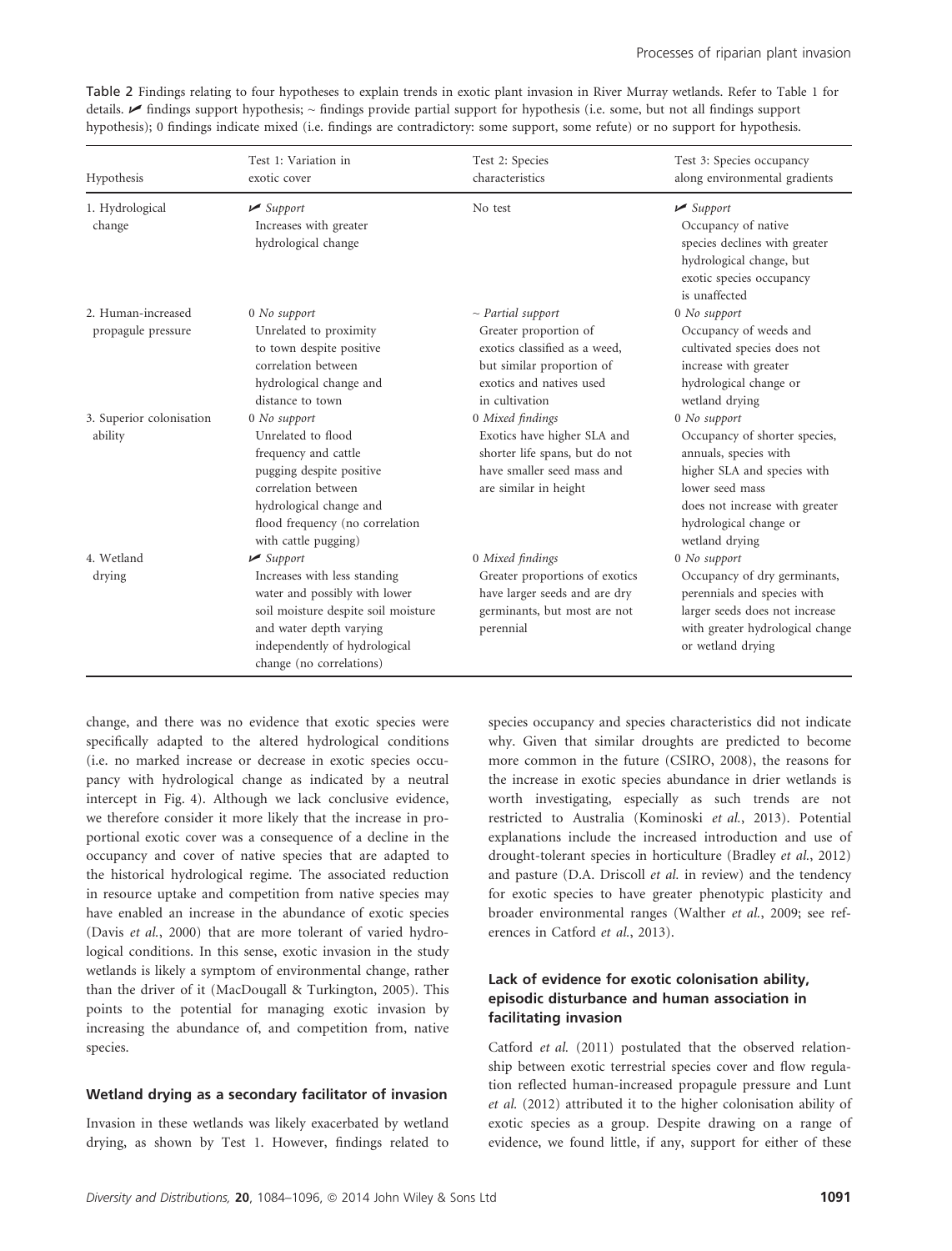

Figure 3 Comparison of modelled distribution of logged values of a) specific leaf area, b) plant height and c) seed mass for native (black) and exotic (grey) plants. Distributions illustrate how species characteristics differ between native and exotic species groups. Rug plots show observed average trait values of individual species.

two explanations in our study. In addition to the lack of association between exotic cover and proximity to town, flood frequency and cattle pugging, species' responses to

hydrological change – based on species characteristics – suggest that exotic species occupancy was not a function of human association (H2) nor exotics' superior colonisation ability (H3).

Given the naturally high levels of flood disturbance in riparian zones, it is explicable that exotic invasion was unrelated to flood frequency (livestock grazing may have been a different case, as discussed below). Native riparian species would be good colonisers well adapted to fluctuations in resource availability (Davis et al., 2000; Richardson et al., 2007), so adaptations and responses to flood disturbance would be unlikely to favour exotic over native species, at least under the conditions observed here.

Rather than the dominance of annuals in the exotic species pool reflecting an advantage of an annual life history under hydrological modification, as suggested by Lunt et al. (2012), it may reflect a bias in the types of exotic species introduced (Colautti et al., 2006; Chrobock et al., 2011) and the fact that exotic species fare better under hydrological modification than native species for reasons independent of the species characteristics examined here. As in other countries (Dehnen-Schmutz, 2011), the vast majority of the 28,000 exotic plant species in Australia were introduced for pasture, horticulture or as ornamentals (Randall, 2007). These species are not a random sample of the entire exotic species pool but are intentionally selected for characteristics such as fast growth rates, ease of propagation, faster germination and higher seed viability (Dehnen-Schmutz et al., 2007; Marco et al., 2010; Chrobock et al., 2011). This tendency to select species with certain characteristics seems to correspond with trends in species longevity and SLA found in this and other studies (Table S7; Kyle & Leishman, 2009; Ordonez et al., 2010). As such, the higher SLA, greater seed



Figure 4 The contributions of species characteristics to species occupancy relative to water depth (left panels) and hydrological change (right panels). The uppermost panels show how the occupancy of native and exotics terrestrial wetland species varies with water depth and hydrological change (main effects). Coefficients in the other panels indicate how species characteristics modulate species occupancy relative to these environmental variables, while other characteristics and environmental variables are held at their means. A positive effect size indicates that higher values of that characteristic increase the probability of species occupancy along that environmental gradient. We consider effects significant if the effect sizes are at least  $\pm$  0.5 SD, and the 95% credible intervals do not overlap zero (marked with an asterisk). Origin (exotic/native) only had a distinct effect on species' responses to hydrological change (i.e. the 95% credible intervals of differences in parameter estimates for the native and exotic groups overlapped zero for all effects except hydrological change; Table S9). Filled symbols native, open symbols exotic. Bars represent two posterior standard deviations (95% credible intervals) around parameter estimates. Vertical grey lines mark  $\pm$  0.5 SD. WD, water depth; HC, hydrological change. Values provided in Table S8.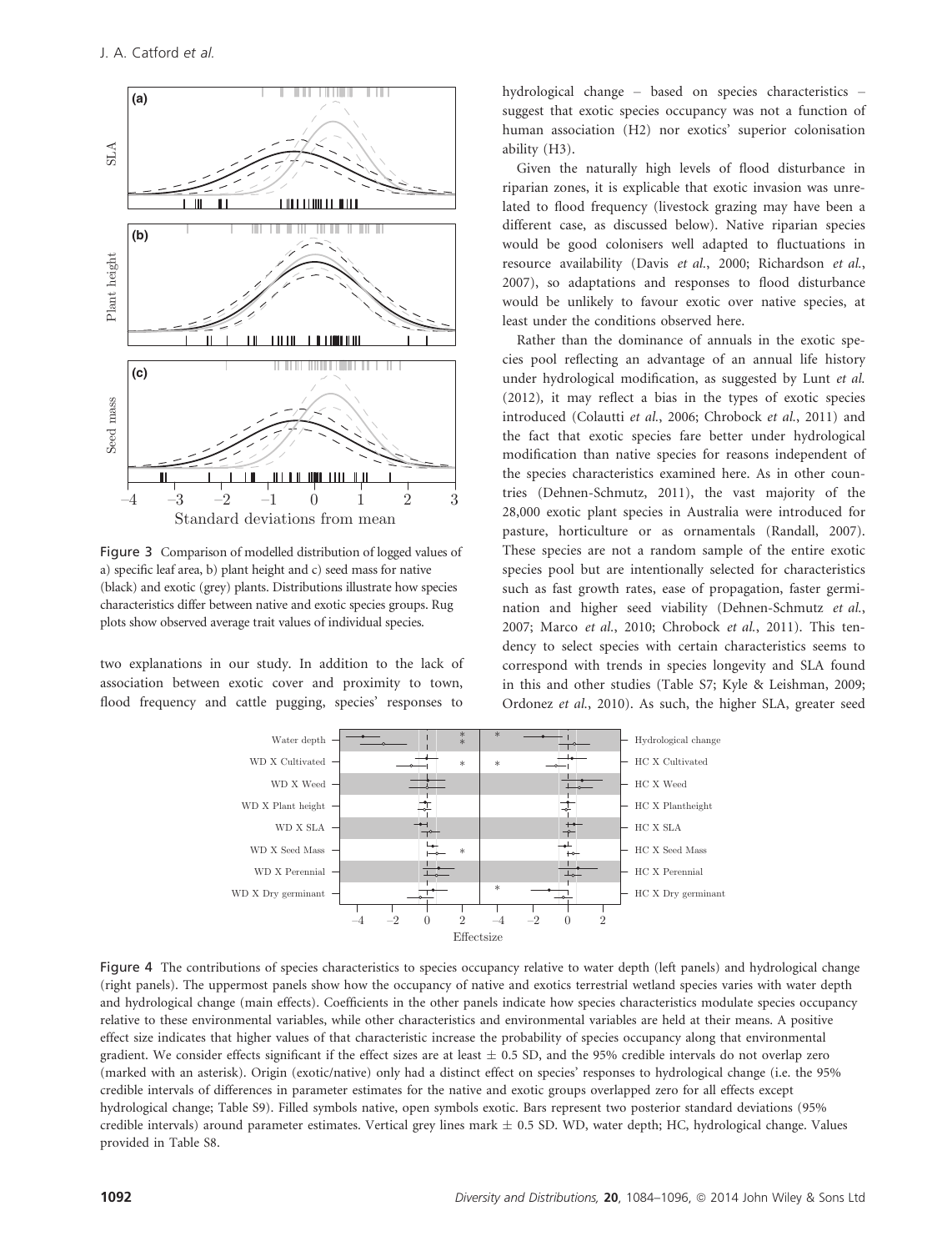mass and shorter longevity of the exotic species group observed in this study may simply be an artefact of introduction bias.

Unlike flood disturbance, ungulate grazing is a novel form of disturbance in Australia (Australia has no native ungulates), so it is likely that native species would be less well adapted to it than exotic species (Dorrough & Scroggie, 2008). Given the >150 year history of cattle grazing along the River Murray (Smith & Smith, 1990), native species very sensitive to ungulate grazing may already be locally extinct (Lunt et al., 2012). This may explain the weak relationship between exotic cover and cattle grazing in this and other studies (Jansen & Robertson, 2001; Lunt et al., 2012).

### Unexplained variance at the wetland scale

Despite including variables that represent leading explanations for riparian plant invasion, a high proportion of variation at the site-scale was unaccounted for (Fig. 1). Other analyses indicate that this is unlikely to be the result of wetland-scale differences in soil texture, pH and nutrient status, water chemistry (turbidity, dissolved oxygen, temperature, salinity), groundwater connection, tree cover, length and width of primary flow path, agricultural runoff, bathymetric variability and hydraulic connectivity among wetlands (Catford, 2008; Catford & Downes, 2010), although we had insufficient degrees of freedom to test for effects of all of these in combination. Other factors that might explain sitescale variation in exotic cover include undocumented human visitation (e.g. informal camping and fishing sites), floodplain land use history (e.g. logging) and disturbance from an invasive, bottom-feeding fish (Cyprinus carpio L., Carp).

#### Management implications

Treating invasion as a symptom of hydrological change (MacDougall & Turkington, 2005), environmental flows that reinstate crucial elements of the historical flow regime should help limit native species decline and, in doing so, should lessen exotic plant invasion (Merritt et al., 2010). Further research is required to identify elements of the flow regime that directly affect native flora. In the absence of information about mechanistic relationships, it appears that reinstating the frequency of mid-range flow events that occurred every 10–20 years under pre-regulation conditions would be a sound management approach in River Murray wetlands (Catford et al., 2011), at least under the conditions observed during this survey. These higher magnitude flows may affect flora directly, but also indirectly through correlations with other aspects of the flow regime. Given increasing water scarcity (CSIRO, 2008; Capon et al., 2013), investment in complementary management approaches rather than solely relying on water regime management would be pragmatic.

In a time of global environmental change, it seems inevitable that the structure and composition of some ecosystems will shift (Hobbs et al., 2009), including riparian zones (Catford *et al.*, 2013). Rather than allowing communities to selfassemble following hydrological modification and drought, managers could augment the propagule supply of native species that possess characteristics suitable under the new environmental conditions (Funk et al., 2008). Further research that identifies the species characteristics that influence plant species' responses to altered hydrological regimes and wetland drying would be very instructive.

The approach we have used to assess potential drivers of riparian invasion is applicable to complex landscape-scale environmental problems that occur over long time frames and are poorly suited to experimental testing because of ethics and logistics. Climate change, atmospheric nitrogen deposition, estuarine and coastal dredging, noise pollution, altered fire regimes, for instance, all encompass a broad range of direct and indirect environmental changes, which typically co-occur with other environmental perturbations. Selecting species characteristics that are demonstrably and, ideally, causally linked to the confounded environmental changes in question would help to disentangle their relative effects. Like the selection of any ecological indicator, it is important to select species characteristics that are ecological meaningful, reliable, measureable, integrative and non-redundant and are interpretable and unambiguous (i.e. avoid characteristics that may be confounded; Catford et al., 2012b). Although the use of species characteristics to increase inference from species– environment relationships is still necessarily correlative in nature, incorporating mechanistic elements through species characteristics and using multiple lines of evidence allows a comprehensive assessment of the processes likely to drive ecological phenomena, such as biological invasions.

### ACKNOWLEDGEMENTS

We thank Laura Pollock for discussions about statistics, Joe Bennett and Kyle Naish for advice on paper presentation, Ruby Wilson and Natasha Cadenhead for lab assistance, and many generous friends and colleagues for field assistance. We are very grateful for constructive comments made by the Associate Editor and two anonymous referees. Support was provided by the Australian Research Council (DE120102221 to JAC), an Australian Postgraduate Award (to WKM) and the ARC Centre of Excellence for Environmental Decisions and the NERP Environmental Decisions Hub (to WKM, PAV and JAC).

## REFERENCES

- Besaw, L.M., Thelen, G.C., Sutherland, S., Metlen, K. & Callaway, R.M. (2011) Disturbance, resource pulses and invasion: short-term shifts in competitive effects, not growth responses, favour exotic annuals. Journal of Applied Ecology, 48, 998–1006.
- Botanic Gardens Trust (2007) PlantNET: Flora of New South Wales - The Plant Information Network System. Royal Botanic Gardens & Domain Trust, Sydney. Available at: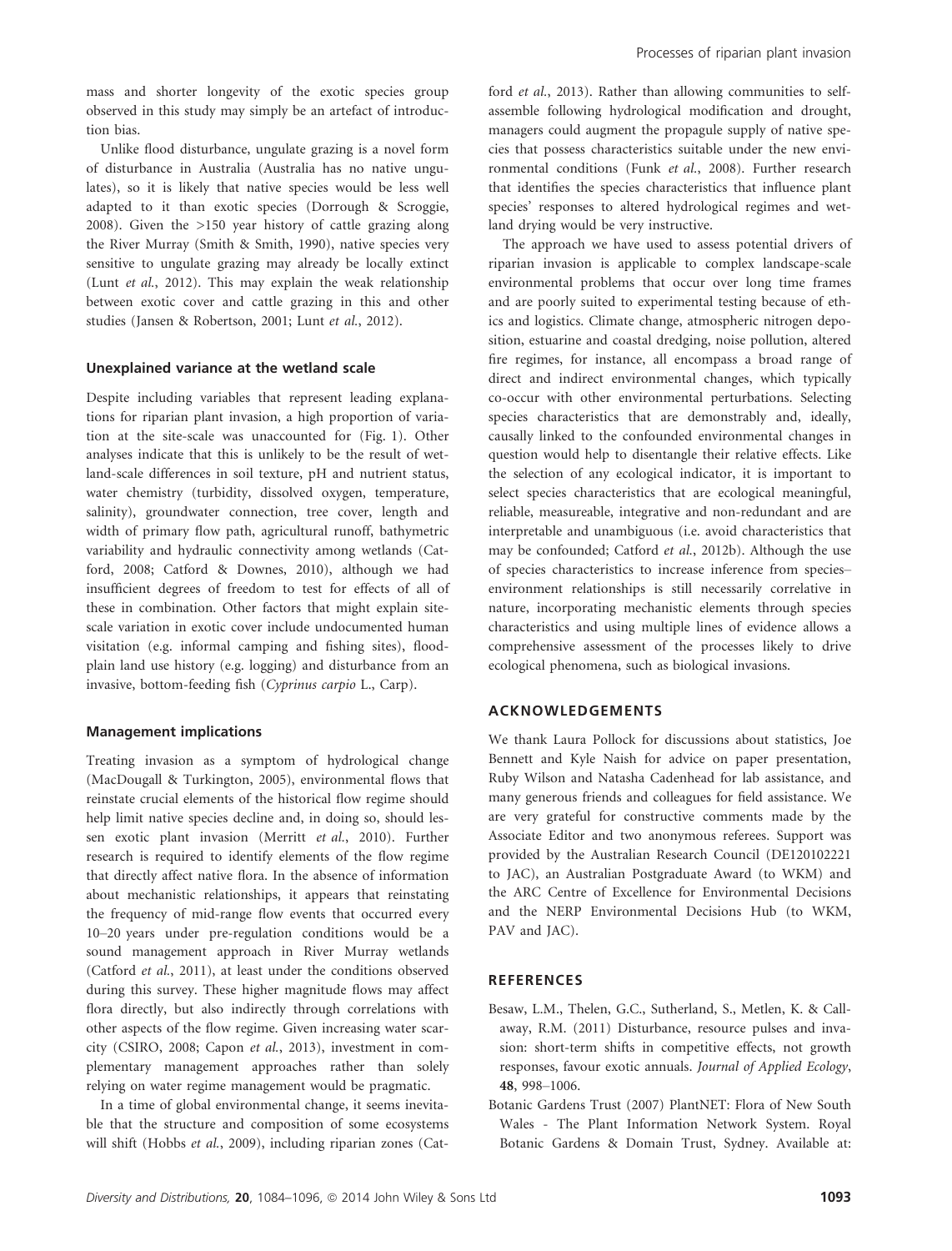http://plantnet.rbgsyd.nsw.gov.au, Version 2, (accessed 30 July 2007).

- Bradley, B.A., Blumenthal, D.M., Early, R., Grosholz, E.D., Lawler, J.J., Miller, L.P., Sorte, C.J.B., D'Antonio, C.M., Diez, J.M., Dukes, J.S., Ibanez, I. & Olden, J.D. (2012) Global change, global trade, and the next wave of plant invasions. Frontiers in Ecology and the Environment, 10, 20–28.
- Brock, M.A. & Casanova, M.T. (1997) Plant life at the edge of wetlands: ecological responses to wetting and drying patterns. Frontiers in ecology: building the links. (ed. by N. Klomp and I. Lunt), pp. 181–192. Elsevier Science Ltd, Oxford.
- Capon, S., Chambers, L., Mac Nally, R., Naiman, R., Davies, P., Marshall, N., Pittock, J., Reid, M., Capon, T., Douglas, M., Catford, J., Baldwin, D., Stewardson, M., Roberts, J., Parsons, M. & Williams, S. (2013) Riparian ecosystems in the 21st Century: hotspots for climate change adaptation? Ecosystems, 16, 359–381.
- Casanova, M.T. (2011) Using water plant functional groups to investigate environmental water requirements. Freshwater Biology, 56, 2637–2652.
- Catford, J.A. (2008) Plant community composition and exotic invasion in Murray River wetlands: the effect of propagule pressure, abiotic conditions and river regulation. The University of Melbourne, Melbourne.
- Catford, J.A. & Downes, B.J. (2010) Using multi-scale species distribution data to infer drivers of biological invasion in riparian wetlands. Diversity and Distributions, 16, 20–32.
- Catford, J.A., Jansson, R. & Nilsson, C. (2009) Reducing redundancy in invasion ecology by integrating hypotheses into a single theoretical framework. Diversity and Distributions, 15, 22–40.
- Catford, J.A., Downes, B.J., Gippel, C.J. & Vesk, P.A. (2011) Flow regulation reduces native plant cover and facilitates exotic invasion in riparian wetlands. Journal of Applied Ecology, 48, 432–442.
- Catford, J.A., Daehler, C.C., Murphy, H.T., Sheppard, A.W., Hardesty, B.D., Westcott, D.A., Rejmánek, M., Bellingham, P.J., Pergl, J., Horvitz, C.C. & Hulme, P.E. (2012a) The intermediate disturbance hypothesis and plant invasions: implications for species richness and management. Perspectives in Plant Ecology, Evolution and Systematics, 14, 231– 241.
- Catford, J.A., Vesk, P.A., Richardson, D.M. & Pysek, P. (2012b) Quantifying levels of biological invasion: towards the objective classification of invaded and invasible ecosystems. Global Change Biology, 18, 44–62.
- Catford, J.A., Naiman, R.J., Chambers, L.E., Roberts, J., Douglas, M. & Davies, P. (2013) Predicting novel riparian ecosystems in a changing climate. Ecosystems, 16, 382–400.
- Chrobock, T., Kempel, A., Fischer, M. & van Kleunen, M. (2011) Introduction bias: cultivated alien plant species germinate faster and more abundantly than native species in Switzerland. Basic and Applied Ecology, 12, 244–250.
- Cohen, J. (1988) Statistical power analysis for the behavioral sciences, 2nd edn. Lawrence Erlbaum Associates, Hillsdale, NJ.
- Colautti, R., Grigorovich, I. & MacIsaac, H. (2006) Propagule pressure: a null model for biological invasions. Biological Invasions, 8, 1023–1037.
- Cornelissen, J.H.C., Lavorel, S., Garnier, E., Diaz, S., Buchmann, N., Gurvich, D.E., Reich, P.B., ter Steege, H., Morgan, H.D., van der Heijden, M.G.A., Pausas, J.G. & Poorter, H. (2003) A handbook of protocols for standardised and easy measurement of plant functional traits worldwide. Australian Journal of Botany, 51, 335–380.
- CSIRO (2008) Water availability in the Murray-Darling Basin. CSIRO, Canberra.
- Davis, M.A., Grime, J.P. & Thompson, K. (2000) Fluctuating resources in plant communities: a general theory of invasibility. Journal of Ecology, 88, 528–534.
- Dehnen-Schmutz, K. (2011) Determining non-invasiveness in ornamental plants to build green lists. Journal of Applied Ecology, 48, 1374–1380.
- Dehnen-Schmutz, K., Touza, J., Perrings, C. & Williamson, M. (2007) A century of the ornamental plant trade and its impact on invasion success. Diversity and Distributions, 13, 527–534.
- Dorrough, J. & Scroggie, M.P. (2008) Plant responses to agricultural intensification. Journal of Applied Ecology, 45, 1274–1283.
- Downes, B.J., Barmuta, L.A., Fairweather, P.G., Faith, D.P., Keough, M.J., Lake, P.S., Mapstone, B.D. & Quinn, G.P. (2002) Monitoring ecological impacts: concepts and practice in flowing waters. Cambridge University Press, Cambridge.
- Dynesius, M., Jansson, R., Johansson, M.E. & Nilsson, C. (2004) Intercontinental similarities in riparian-plant diversity and sensitivity to river regulation. Ecological Applications, 14, 173–191.
- Funk, J.L., Cleland, E.E., Suding, K.N. & Zavaleta, E.S. (2008) Restoration through reassembly: plant traits and invasion resistance. Trends in Ecology and Evolution, 23, 695–703.
- Gelman, A. (2005) Analysis of variance: why it is more important than ever. The Annals of Statistics, 33, 1–31.
- Hector, A., Bell, T., Hautier, Y., Isbell, F., Kéry, M., Reich, P.B., van Ruijven, J. & Schmid, B. (2011) BUGS in the analysis of biodiversity experiments: species richness and composition are of similar importance for grassland productivity. PLoS ONE, 6, e17434.
- Hobbs, R.J., Higgs, E. & Harris, J.A. (2009) Novel ecosystems: implications for conservation and restoration. Trends in Ecology and Evolution, 24, 599–605.
- Jansen, A. & Robertson, A.I. (2001) Relationships between livestock management and the ecological conditions of riparian habitats along an Australian floodplain river. Journal of Applied Ecology, 38, 63–75.
- Kominoski, J.S., Shah, J.J.F., Canhoto, C., Fischer, D.G., Giling, D.P., González, E., Griffiths, N.A., Larrañaga, A., LeRoy, C.J., Mineau, M.M., McElarney, Y.R., Shirley, S.M., Swan, C.M. & Tiegs, S.D. (2013) Forecasting functional implications of global changes in riparian plant communities. Frontiers in Ecology and the Environment, 11, 423–432.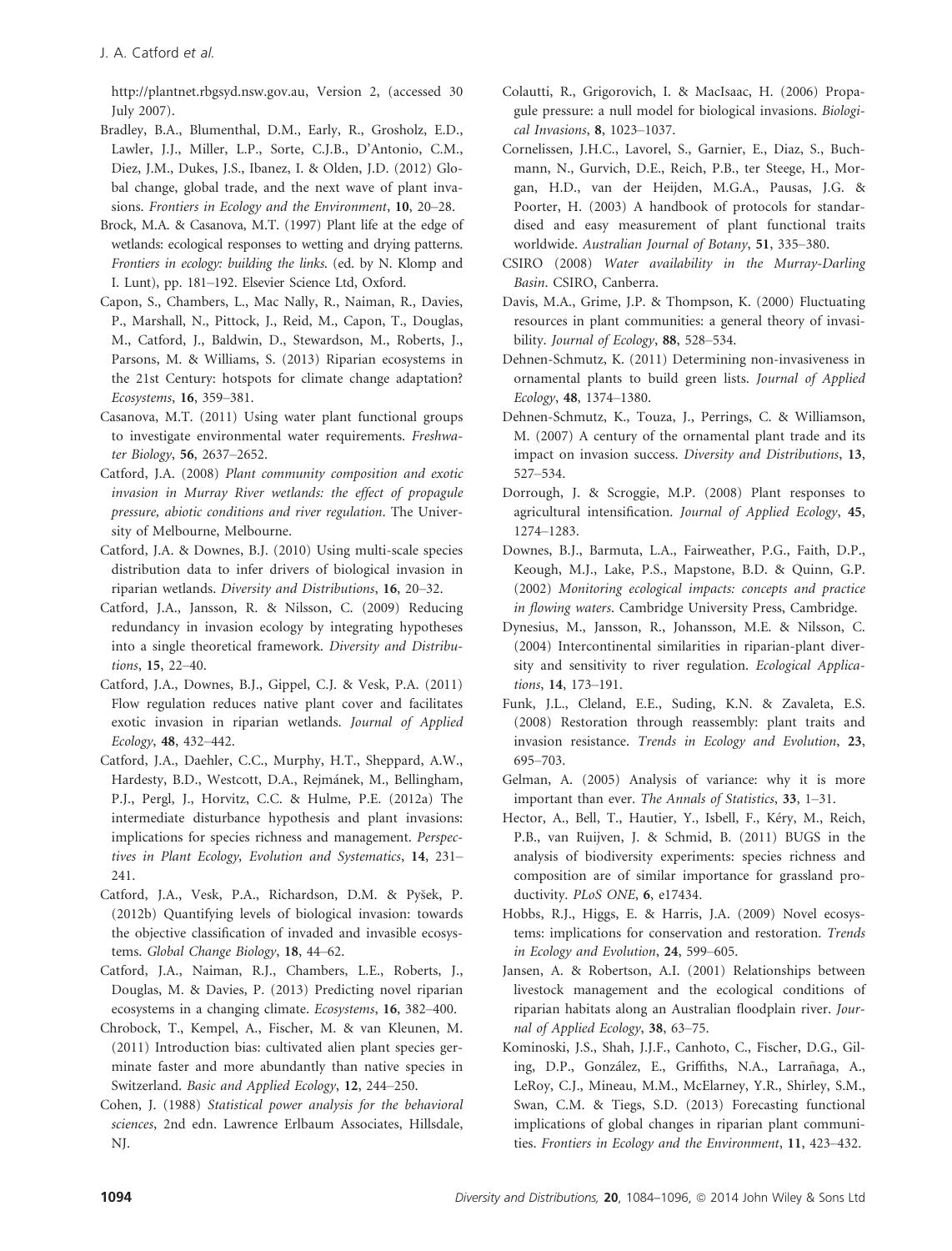- Kyle, G. & Leishman, M.R. (2009) Functional trait differences between extant exotic, native and extinct native plants in the Hunter River, NSW: a potential tool in riparian rehabilitation. River Research and Applications, 25, 892–903.
- Lasky, J.R., Sun, I.F., Su, S.-H., Chen, Z.-S. & Keitt, T.H. (2013) Trait-mediated effects of environmental filtering on tree community dynamics. Journal of Ecology, 101, 722–733.
- LeBlanc, M., Tweed, S., Van Dijk, A. & Timbal, B. (2012) A review of historic and future hydrological changes in the Murray-Darling Basin. Global and Planetary Change, 80– 81, 226–246.
- von der Lippe, M. & Kowarik, I. (2012) Interactions between propagule pressure and seed traits shape human-mediated seed dispersal along roads. Perspectives in Plant Ecology, Evolution and Systematics, 14, 123–130.
- Liu, K., Eastwood, R.J., Flynn, S., Turner, R.M. & Stuppy, W.H. (2008) Seed information database. Royal Botanic Gardens, Kew.
- Lunt, I.D., Jansen, A. & Binns, D.L. (2012) Effects of flood timing and livestock grazing on exotic annual plants in riverine floodplains. Journal of Applied Ecology, 49, 1131– 1139.
- MacDougall, A.S. & Turkington, R. (2005) Are invasive species the drivers or passengers of change in degraded ecosystems? Ecology, 86, 42–55.
- Maheshwari, B.L., Walker, K.F. & McMahon, T.A. (1995) Effects of river regulation on the flow of the River Murray, Australia. Regulated Rivers: Research & Management, 10, 15–38.
- Marco, A., Lavergne, S., Dutoit, T. & Bertaudiere-Montes, V. (2010) From the backyard to the backcountry: how ecological and biological traits explain the escape of garden plants into Mediterranean old fields. Biological Invasions, 12, 761– 779.
- MDBC (2002) Setting up of MSM\_Bigmod modelling suite for the River Murray system, version 8. Murray-Darling Basin Commission, Canberra.
- Merritt, D.M., Scott, M.L., Poff, N.L., Auble, G.T. & Lytle, D.A. (2010) Theory, methods and tools for determining environmental flows for riparian vegetation: riparian vegetation-flow response guilds. Freshwater Biology, 55, 206–225.
- Moles, A.T. & Westoby, M. (2004) Seedling survival and seed size: a synthesis of the literature. Journal of Ecology, 92, 372–383.
- Moles, A.T., Flores-Moreno, H., Bonser, S.P. et al. (2012) Invasions: the trail behind, the path ahead, and a test of a disturbing idea. Journal of Ecology, 100, 116–127.
- Ordonez, A., Wright, I.J. & Olff, H. (2010) Functional differences between native and alien species: a global-scale comparison. Functional Ecology, 24, 1353–1361.
- Pérez-Harguindeguy, N., Díaz, S., Garnier, E. et al. (2013) New handbook for standardised measurement of plant functional traits worldwide. Australian Journal of Botany, 61, 167–234.
- Poff, N.L. & Zimmerman, J.K.H. (2010) Ecological responses to altered flow regimes: a literature review to inform the

science and management of environmental flows. Freshwater Biology, 55, 194–205.

- Pollock, L.J., Morris, W.K. & Vesk, P.A. (2012) The role of functional traits in species distributions revealed through a hierarchical model. Ecography, 35, 716-725.
- R Core Team (2012) R: a language and environment for statistical computing. R Foundation for Statistical Computing, Vienna.
- Randall, R.P. (2007) The introduced flora of Australia and its weed status. CRC for Australian Weed Management, Glen Osmond, South Australia.
- Rayment, G.E. & Higginson, F.R. (1992) Australian laboratory handbook of soil and water chemical methods. Inkata Press, Melbourne.
- Richardson, D.M., Holmes, P.M., Esler, K.J., Galatowitsch, S.M., Stromberg, J.C., Kirkman, S.P., Pysek, P. & Hobbs, R.J. (2007) Riparian vegetation: degradation, alien plant invasions, and restoration prospects. Diversity and Distributions, 13, 126–139.
- Smith, P. & Smith, J. (1990) Floodplain vegetation. The Murray (ed. by N. Mackay and D. Eastburn), pp. 215–230. Murray Darling Basin Commission, Canberra.
- Taylor, K., Brummer, T., Taper, M.L., Wing, A. & Rew, L.J. (2012) Human-mediated long-distance dispersal: an empirical evaluation of seed dispersal by vehicles. Diversity and Distributions, 18, 942–951.
- Walther, G.-R., Roques, A., Hulme, P.E. et al. (2009) Alien species in a warmer world: risks and opportunities. Trends in Ecology and Evolution, 24, 686–693.

## SUPPORTING INFORMATION

Additional Supporting Information may be found in the online version of this article:

Appendix S1 Additional information about the environmental and geographic characteristics of the study wetlands and study region.

Appendix S2 Additional information about flow regulation and the hydrology of the River Murray in the study region.

Appendix S3 Additional information about the drought that occurred throughout the study period.

Appendix S4 Description of weed classification procedure.

Appendix S5 Description of statistical analyses (variance components, and analysis and distributions of species characteristics) and associated R code.

Figure S1 Map of the 24 study wetlands.

Figure S2 Partial dependency of seven species characteristics on the effect sizes of water depth and hydrological change for native and exotic terrestrial plant species.

Table S1 Correlations among environmental variables for 24 wetlands and 576 quadrats, including the relative distance downstream of the study wetlands.